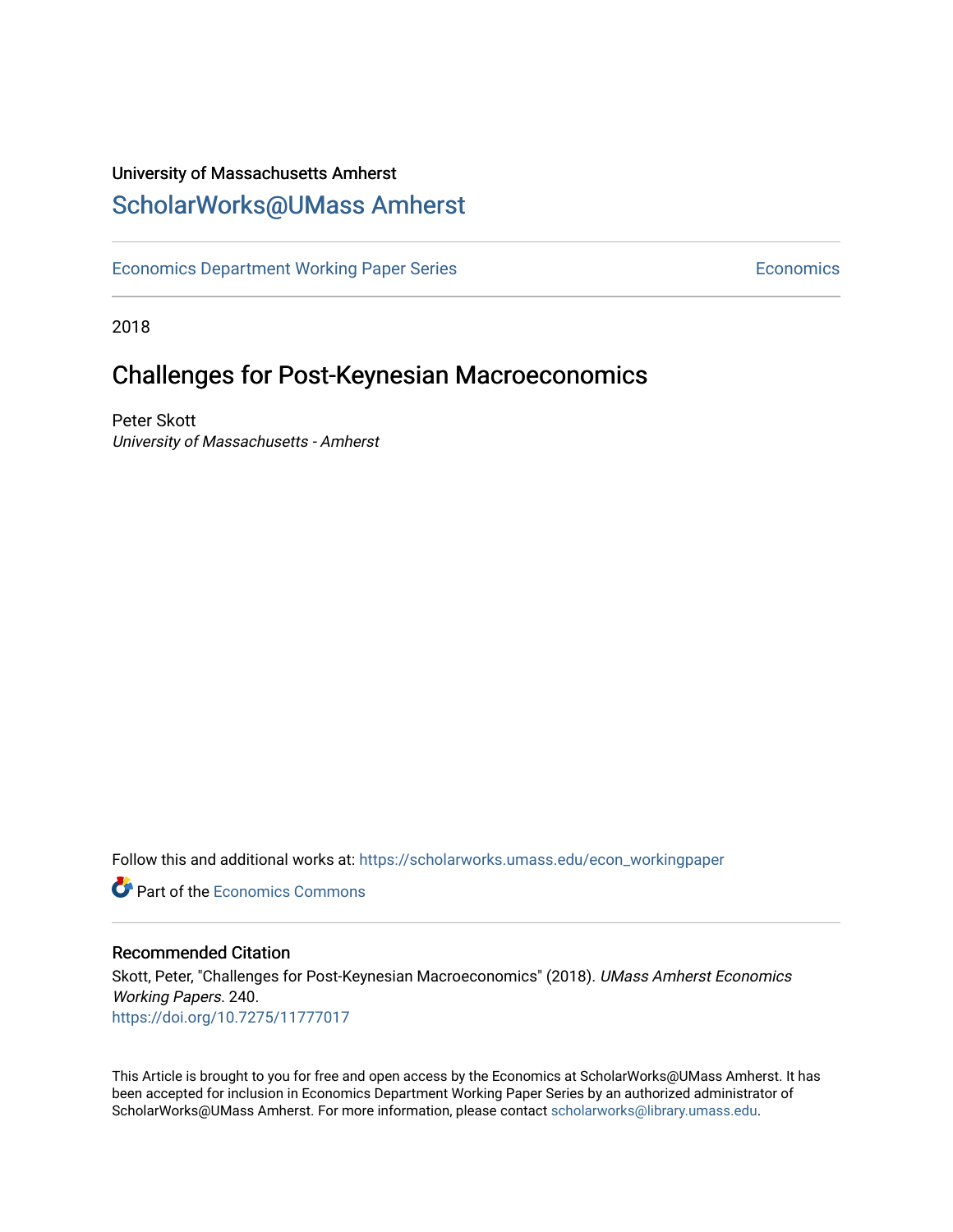# **DEPARTMENT OF ECONOMICS**

**Working Paper**

## **Challenges for post-Keynesian macroeconomics**

by

Peter Skott

Working Paper 2018-03



## **UNIVERSITY OF MASSACHUSETTS AMHERST**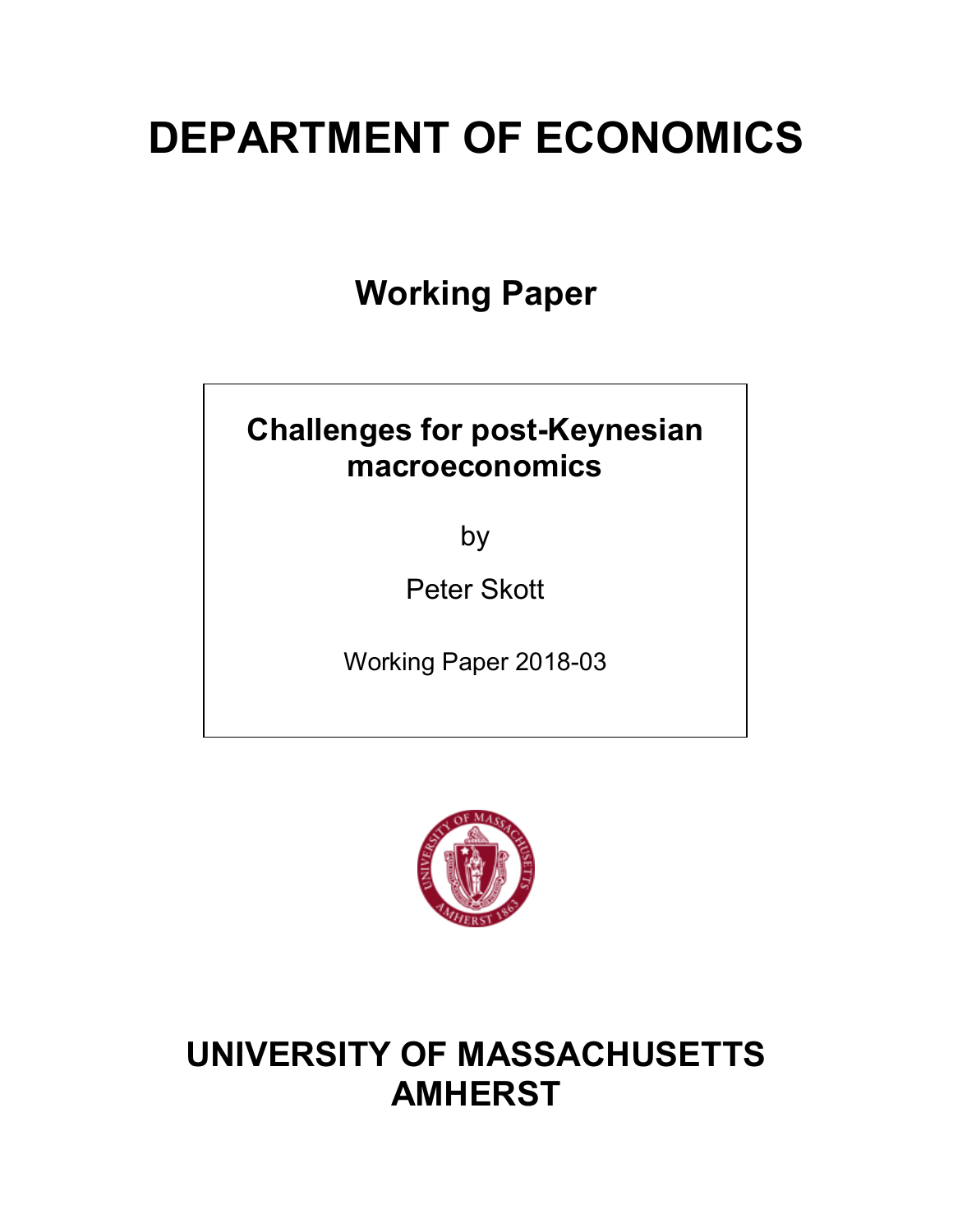### Challenges for post-Keynesian macroeconomics<sup>\*</sup>

Peter Skott<sup>†</sup>

March 13, 2018

#### Abstract

Post-Keynesian macroeconomics faces several challenges. The labor market and the supply side, first, have not been getting the attention that they deserve in post-Keynesian growth theory. The failings of the Lucastype 'microeconomic foundations', second, must not lead to a neglect of microeconomic behavior. Convincing macroeconomic theories must recognize and address the connections between macroeconomic relations and the microeconomic behavior whose aggregate manifestation the relations represent. Microeconomic behavior, third, takes place within an institutional structure that shapes economic behavior and economic outcomes. Macroeconomic theory must be both behavioral and structuralist.

JEL numbers: E12

Key words: Neo-Pasinetti theorem, mature economy, induced technical change, autonomous demand, instability, goal orientation.

!Paper presented at the "Fourth Nordic Post-Keynesian Conference", Aalborg, April 2017. I thank the editors for helpful comments on an early draft.

<sup>&</sup>lt;sup>†</sup>Department of Economics, University of Massachusetts Amherst and Aalborg University; pskott@econs.umass.edu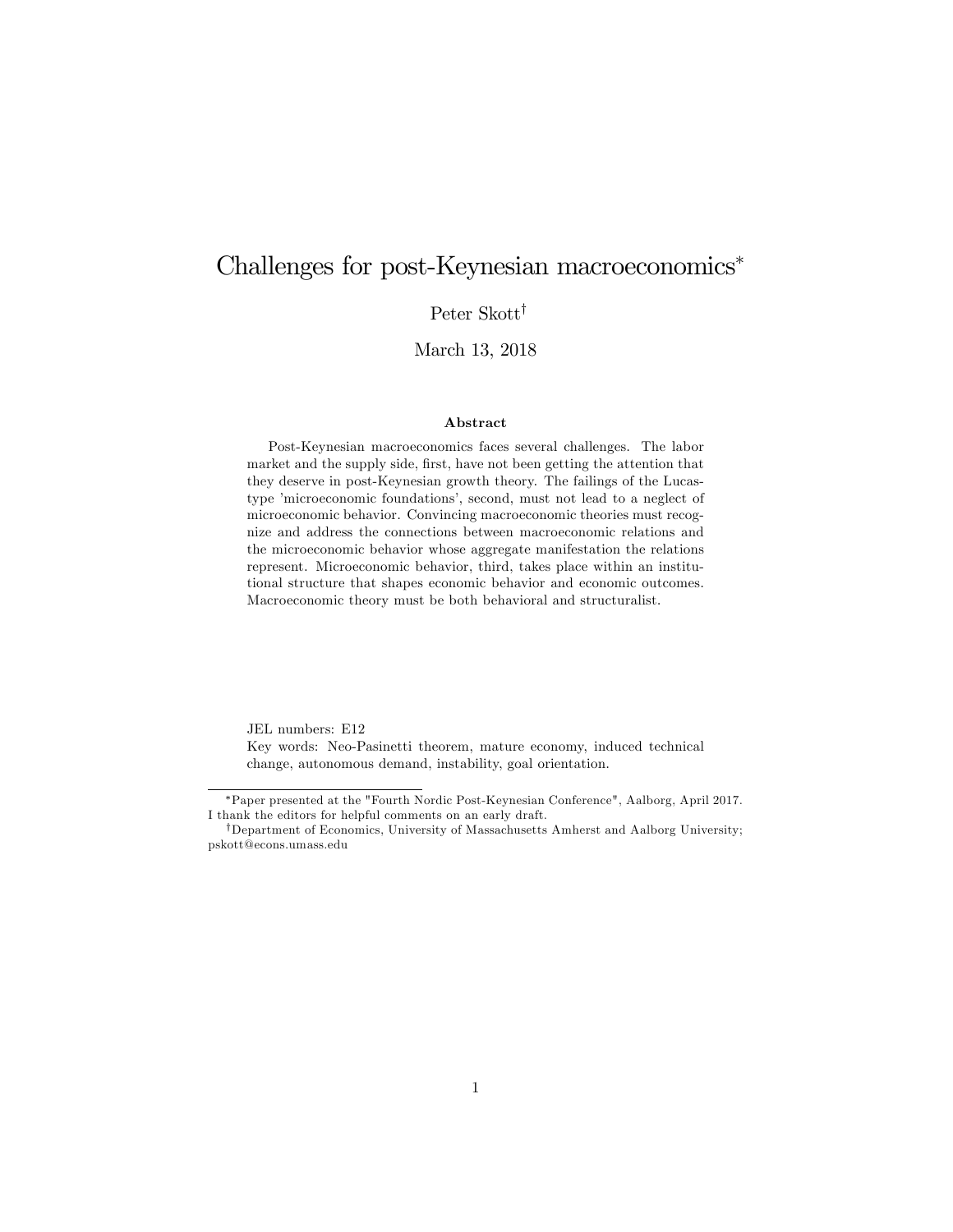#### 1 Introduction

Contemporary DSGE models represent the culmination of a failed research program. But what do we put in their place? Post-Keynesian macroeconomics has many strengths but also faces significant challenges.

Post-Keynesians agree that aggregate demand plays a key role in both the short run and the long run. It is essential, however, to consider the dynamic interactions across goods, labor and Önancial markets, and the labor market and the supply side have not been getting the attention that they deserve in post-Keynesian growth theory. The failings of the Lucas-type 'microeconomic foundations', second, must not lead to a neglect of microeconomic behavior. Convincing macroeconomic theories must consider and address the connections between macroeconomic relations and the microeconomic behavior whose aggregate manifestation the relations represent. Most economic behavior is goal oriented, and the goal orientation can have important implications, even though optimization in any strict sense is impossible. Microeconomic behavior, third, takes place within an institutional structure that shapes economic behavior and economic outcomes. Macroeconomic theory must be both behavioral and structuralist.

The argument for a behavioral and structuralist approach to the development of post-Keynesian theory is presented by way of three examples. The first example illustrates the importance of a structural constraint that is ignored in contemporary mainstream macroeconomic models. The example, which will not be controversial among post-Keynesians, relates to the Önancial sphere and the determination of the average saving rate in a corporate economy (section 2). The second example may be more controversial. It focuses on labor markets and the treatment of the supply side in post-Keynesian models of economic growth (section 3). The third example takes off from well-known debates among post-Keynesians about the potential instability of the goods market and the implications of this instability (section  $4$ ).<sup>1</sup>

#### 2 Saving in a corporate economy

Differential saving rates may arise for a variety of reasons. The recipients of profit income ('capitalists' and 'rentiers') tend to be rich, and rich households tend to save a larger proportion of their income than poor households. Duesenberryís relative income hypothesis has this implication, even if there are no intrinsic differences in the preferences of rich and poor. Differences in saving rates could also arise because capitalists are more 'patient' than workers and therefore save a larger fraction of their income. Kaldor (1966), however, suggested a very different, structural explanation. The differential saving rates, he

 $<sup>1</sup>$  Jesper Jespersen has suggested that my three examples could have been given 'method-</sup> ological headings' and that the first example addresses a 'fallacy of composition', the second a 'fallacy of ceteris paribus', and the third a 'fallacy of closed system analysis'. Jespersen (2009), Chick (2003) and Dow (2002) are among the contributions that have analyzed these and other fallacies.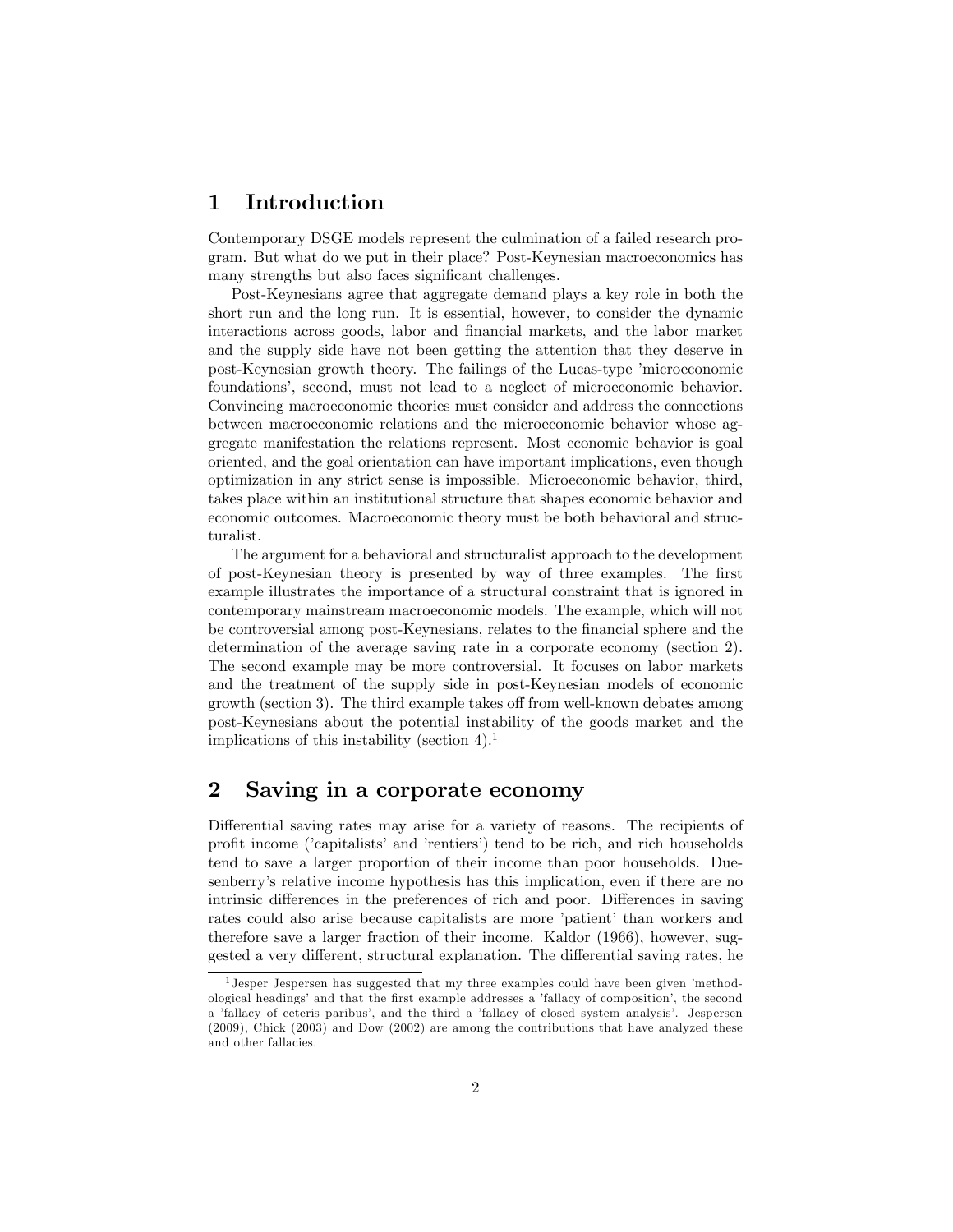argued, are rooted in the structure of a corporate economy: the saving rate out of profits is high because firms choose to retain some fraction of their profits.

It may appear that this argument can be made quite simply. In a closed economy without public sector, households' flow of disposable income  $(Y^D)$  is given by

$$
Y^D = Y - R
$$

where  $R$  is retained earnings. If retained earnings are proportional to profits and households save a constant fraction s of their disposable income, aggregate saving – the sum of household and corporate saving  $(S^H \text{ and } S^F)$  – is given by

$$
S = SH + SF = sYD + R
$$

$$
= [s + sf(1 - s)\pi]Y
$$

where  $\pi$  is the profit share. Thus, it would seem that an increase in the profit share must raise the average saving rate. The proportionality between household saving and household disposable income is questionable, however. Wealth also matters for consumption and saving, and retained earnings may generate capital gains that increase wealth.

The orthodox view suggests that if a corporation withholds earnings, households as the ultimate owners of the corporation will be able to 'declare their own dividends<sup>7</sup>. Retained earnings can be used by the firm to finance investment, and the associated increase in future profits raises the value of the firm's shares. Thus, if a household wants to spend dividends it did not receive, the household simply sells a fraction of its shares in the company. Since the share price has gone up, this leaves the household in exactly the same situation as if it had received the dividends (rather than the capital gain). For practical purposes, the argument goes, one can ignore corporate saving as an influence on aggregate saving.

The intuition behind Kaldor's counterargument is simple. The suggestion that share prices will appreciate automatically in line with retained earnings involves a fallacy of composition, Kaldor argued. It may be correct that the share price of a single firm (relative to the general level of share prices) responds positively to an increase in the Örmís retained earnings. It is also correct that an individual shareholder can declare her own dividends by selling a part of her holdings of stocks that have appreciated in value. But households as a group cannot Önance consumption by selling shares: there is no one to buy, and households' attempts to compensate for compressed dividends by selling off equity will lead to capital losses as equity prices fall. The capital losses temper the desire to consume, and the average saving rate increases as a result of the rise in corporate retentions.<sup>2</sup>

Kaldor's analysis considered the determination of the average saving rate, conditional on firms' financial decisions, including the retention rate and the rate of new issues of equity. This conditionality might appear to be a limitation

 $\overline{^{2}$ Skott (1981) addressed some weaknesses in Kaldor's original 1966 formulation of the 'neo-Pasinetti theorem'.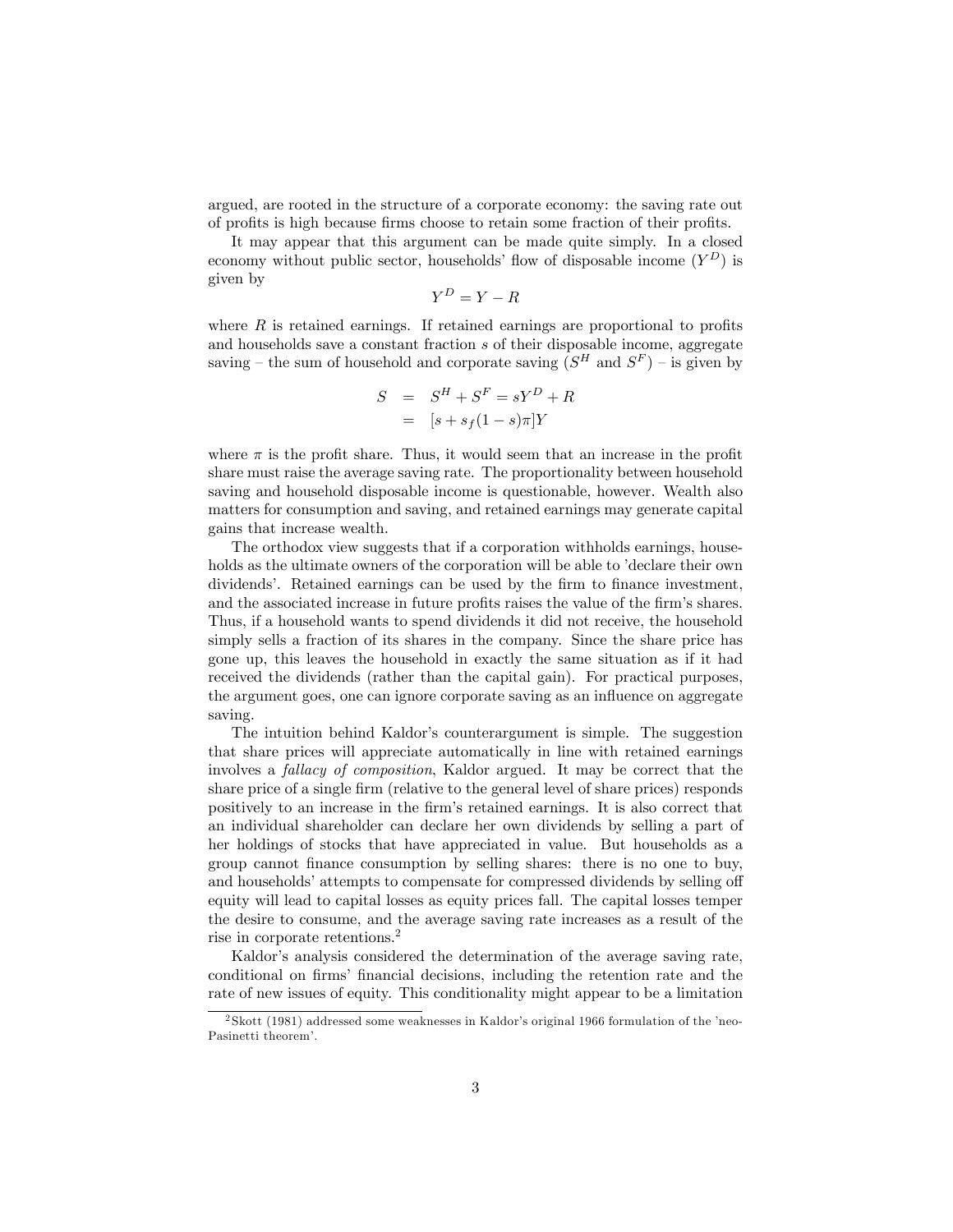since undoubtedly there are feedback effects from financial markets (as well as from goods and labor markets) to these financial decisions.

Households would be calling the tune with respect to the average saving rate if firms made finance decisions that fully reflect households' preferences, information and expectations. Analogously, households would call the tune with respect to the amount of saving if firms always made investment decisions that matched the amount of saving at full employment. But dynamic feedback effects between consumption, investment and finance decisions do not automatically solve these coordination problems. The feedback effects need not even produce adjustments in the right direction.

Consider a simple scenario in which for some reason firms on average decide to reduce dividends and raise the retention rate. The macroeconomic effect of this change in firms' financial behavior is a rise in the average saving rate and a fall in aggregate demand. The aggregate demand problem could be corrected if firms responded to a decline in output and capacity utilization by reducing the retention rate to its former level. But why would a fall in aggregate demand and capacity utilization make firms want to increase dividends? A destabilizing reduction in investment and dividends would seem a more likely response.

DSGE models have paid little or no attention to financial issues and to the interaction between goods and financial markets. Gali's (2016) 'basic New Keynesian model' has no capital and no investment. There are financial assets, but all households are identical, there is no trade in financial assets, and the net financial position is zero for all households. More elaborate DSGE models include investment. But in the Smets-Wouters (2007) model, which is still being lauded as "a standard reference" (Blanchard 2016, p.1), investment in fixed capital is carried out by households who rent capital services to firms.

Financial assets and financial mechanisms have been hard to ignore following the Önancial crisis. Recognizing that the Smets-Wouters model "needs a cocktail of extremely unlikely shocks" to account for the depth of the recession after the financial crisis, Linde, Smets and Wouters (2016, p.1) propose three extensions. One of these is the introduction of a 'financial accelerator' along the lines of Bernanke et al. (1999). The producers of final goods still rent capital services, but households now save in the form of bank deposits, and final-good producers buy the capital services from íentrepreneursí. Investment is undertaken by the entrepreneurs, and the investment is financed in part by external finance. Asymmetric information implies that external finance is subject to a risk premium, and the size of the premium depends on entrepreneurs' net worth.

The extensions make it easier for the model to produce deep recessions and to account for the slow recovery after the Önancial crisis. The account, however, relies heavily on exogenous stochastic shocks to net worth (rather than on endogenous dynamics in net worth), and it seems striking how little has been achieved a full decade after the Önancial crisis. Following a standard Önancial accelerator model, Linde et al. assume that entrepreneurs die at a fixed rate (independently of their age), that surviving entrepreneurs save all profits, and that the death rate and the resulting turnover among entrepreneurs prevent entrepreneurs from gradually accumulating sufficient wealth to become fully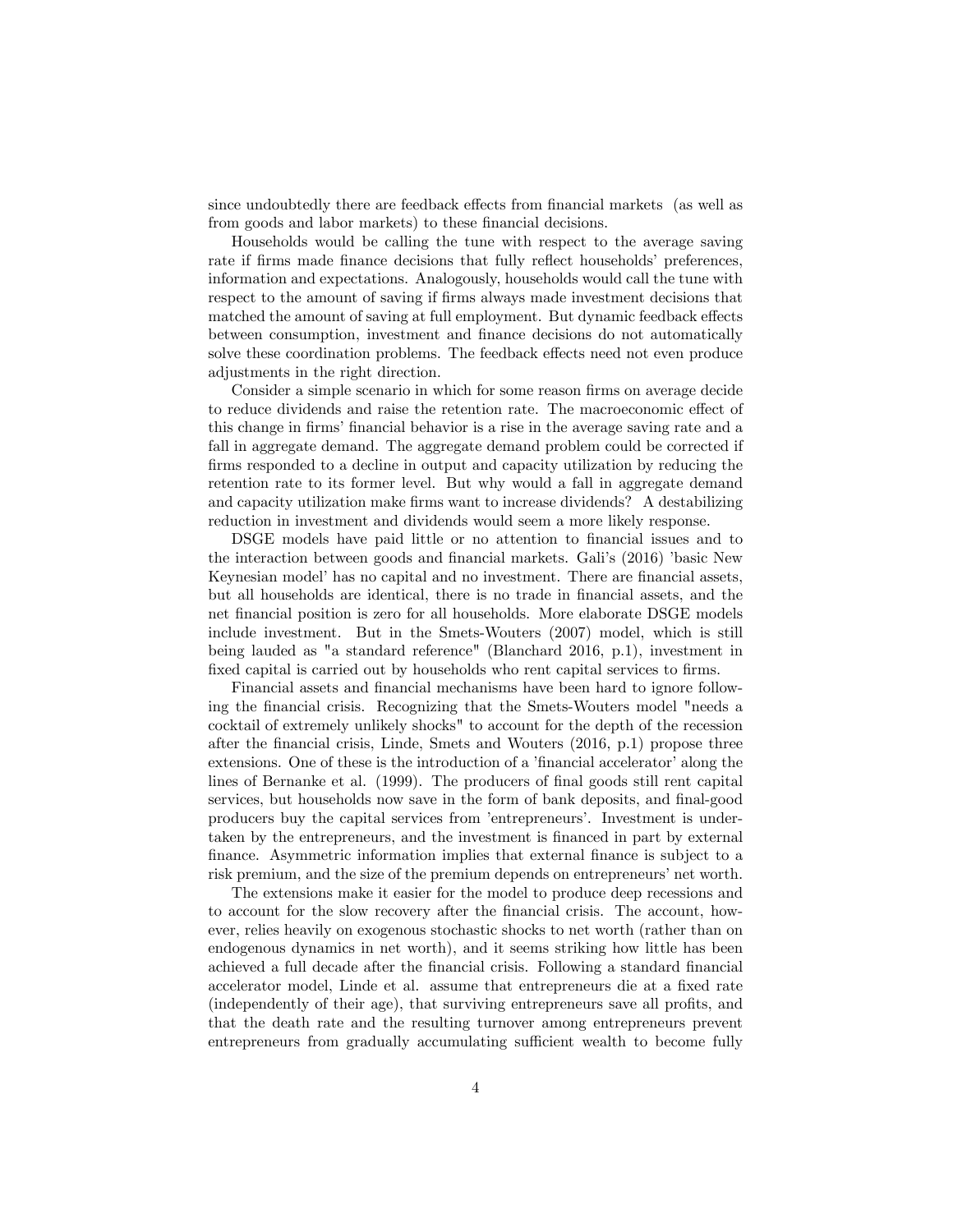self-financed. These assumptions stand in sharp contrast to actual financial behavior, and the analysis completely ignores the changes in financial behavior that have occurred since the 1980s. Corporate retention rates have declined, share buy backs have soared with net new issues of shares turning negative, and the balance sheets of non-Önancial corporations have seen large increases in both financial assets and financial liabilities.<sup>3</sup> If small fluctuations in net worth over the business cycle are deemed worthy of explicit analysis because of their effect on the risk premium, these changes in financial behavior  $-$  which affect net worth  $-$  would seem to require very careful attention. And, as argued above, changes in Örmsí Önancial behavior may have implications, not just for net worth but also for the average saving rate.

#### 3 Labor markets and the supply side

ILO (2017) reports unemployment rates of 4.0 % in Mexico and 3.5% in India in 2016. If one were to take these data at face value, Europe suffered much worse unemployment: the reported average unemployment rate was 9.3% for 'Northern, Southern and Western Europe'. But the recorded unemployment rates make no sense as indicators of the slack in the labor market and the ability of the economies to expand without encountering labor shortages.

Even at a highly abstract level it is important to distinguish between 'dual economies' like India that have huge reserves of underemployed workers and 'mature economies' like western Europe that may have significant unemployment, but where the measured unemployment rate conveys meaningful information about state of the labor market: an attempt by policy makers in western Europe to match Chinese growth rates by boosting aggregate demand by 10 percent a year would soon run into labor market constraints. In principle, immigration could relieve these constraints, but political forces block this route.

Maturity, it must be emphasized, does not imply 'full employment' or a Friedmanite 'natural rate of unemployment'. Nor does it imply that the longrun rate of growth is independent of aggregate demand.

If the labor supply and labor productivity grow at rates that are exogenously given, the existence of a stable 'natural rate of unemployment' would undermine the relevance of aggregate demand for the medium and long run. This is the premise of most mainstream theory. But there is no 'natural rate of unemployment'. The empirical evidence for a 'natural rate of unemployment' was weak even before the financial crisis (e.g. Howell et al. 2007), and the slow recovery has revived interest in employment hysteresis, even within the mainstream (e.g. DeLong and Summers 2012).

Path dependency (hysteresis) in employment can arise for a number of reasons. One mechanism that has both affinities with heterodox theory and support from behavioral evidence focuses on 'fairness'. It is well documented that

 $3$ The observed changes in firms' financial behavior are often seen as an aspect of 'financialization<sup>7</sup>. The label itself does not explain why firms have changed behavior. Promising steps towards a better understanding can be found in Davis (2018).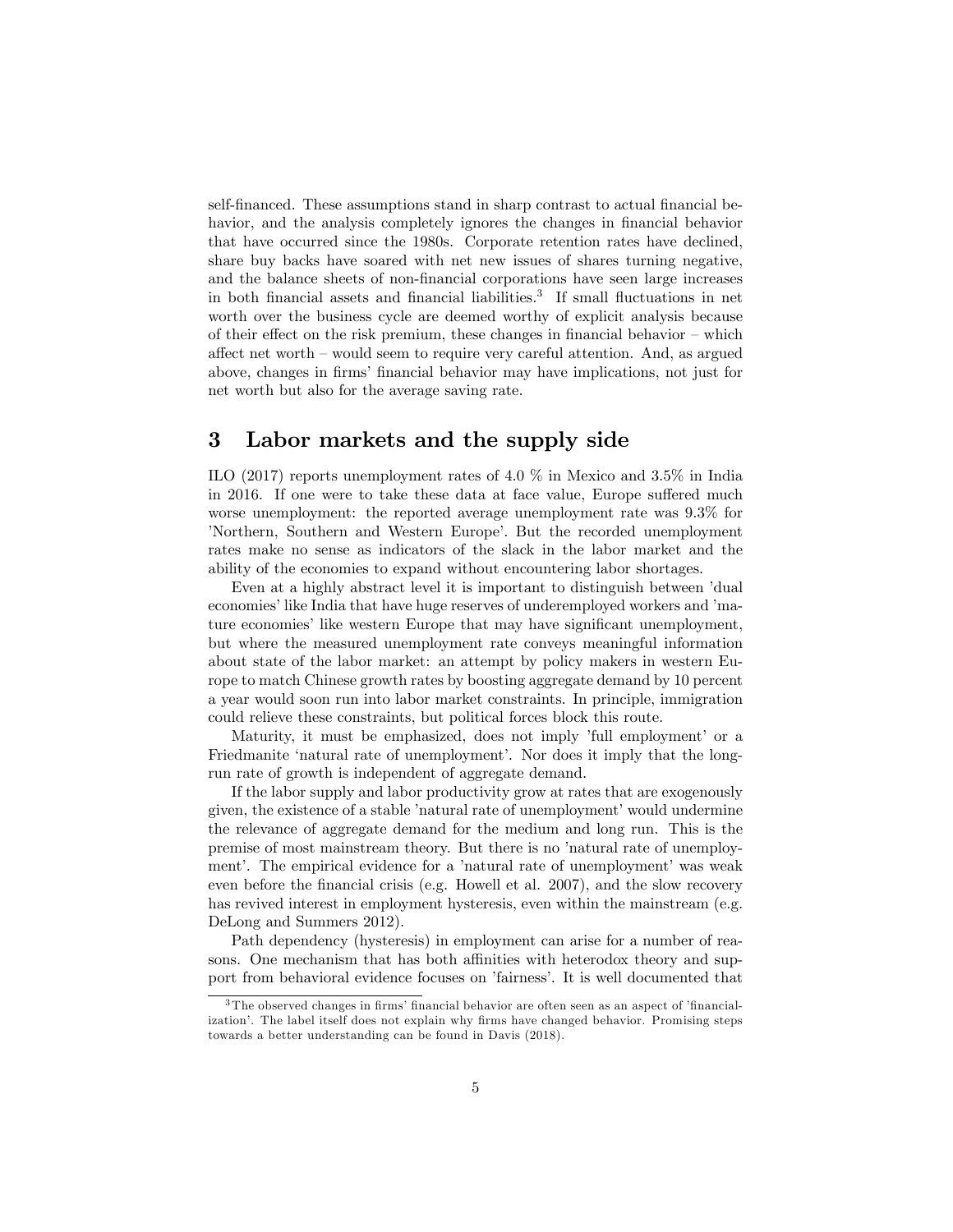perceptions of fairness play an important role in wage formation. It is also well documented that norms of fairness change endogenously. Kahneman et al. (1986, p. 730) put is as follows

any stable state of affairs tends to become accepted eventually, at least in the sense that alternatives to it no longer readily come to mind.

Social psychologists and behavioral economists may have strengthened the evidence for path dependency, but a recognition of the conventional character of wage norms has a long history. Statements similar to the one by Kahneman et al. can be found in the writings of Marshall, Keynes and Hicks.4

Path dependency in wage norms naturally leads to path dependency in employment. Distributional conflict is a source of inflation, and wage targets will be strongly influenced by perceptions of what is fair. If the fair wage (or the fair rate of increase in wages) is path dependent, the employment rate associated with constant inflation also becomes path dependent. The path dependency in the norms of fairness, moreover, can generate path dependencies in relative earnings which may contribute to an understanding of movements in income inequality (Skott 2005).

The non-existence of a natural rate of unemployment opens the door for aggregate demand to influence the employment rate. This level effect can, in turn, have repercussions for the long-run rate of growth. If the employment rate is constant, the growth rate of output must be equal to the sum of the growth rate of labor productivity and the growth rate of the labor force, but both the rate of technical change and the growth rate of the labor force may depend on the state of the labor market.

Several specifications have been used to capture this general argument. In one of his specifications, Dutt  $(2006)$  relates the growth rate of the growth rate of labor productivity to the level of the employment rate. Formally,<sup>5</sup>

$$
\hat{a} = f(e - e_0); \quad f'(e) > 0, f(0) = 0 \tag{1}
$$

where a denotes the growth rate of labor productivity (and  $\hat{a}$  is the growth rate of the growth rate of productivity);  $e$  is the employment rate. Dutt's formulation in equation (1) implies that productivity growth is perfectly elastic. If aggregate demand keeps the employment rate above  $e_0$ , the growth rate of productivity will keep rising. There is no upper bound on productivity growth, and there can be no long-run supply constraints from the labor market: no full employment ceiling can prevent the US or the European economies from maintaining annual growth rates of  $5, 10$  or  $20$  percent, according to this specification.

 $4$ Hicks (1975, p. 65) argued that no system of wages,

when it is called into question, will ever be found to be fair. ... [To avoid the system being called into question] the system of wages should be well established, so that it has the sanction of custom. It then becomes what is expected; and (admittedly on a low level of fairness) what is expected is fair. .

 $5$ Dutt also considers an alternative version in which  $\hat{a}$  is proportional to  $\hat{e}$ .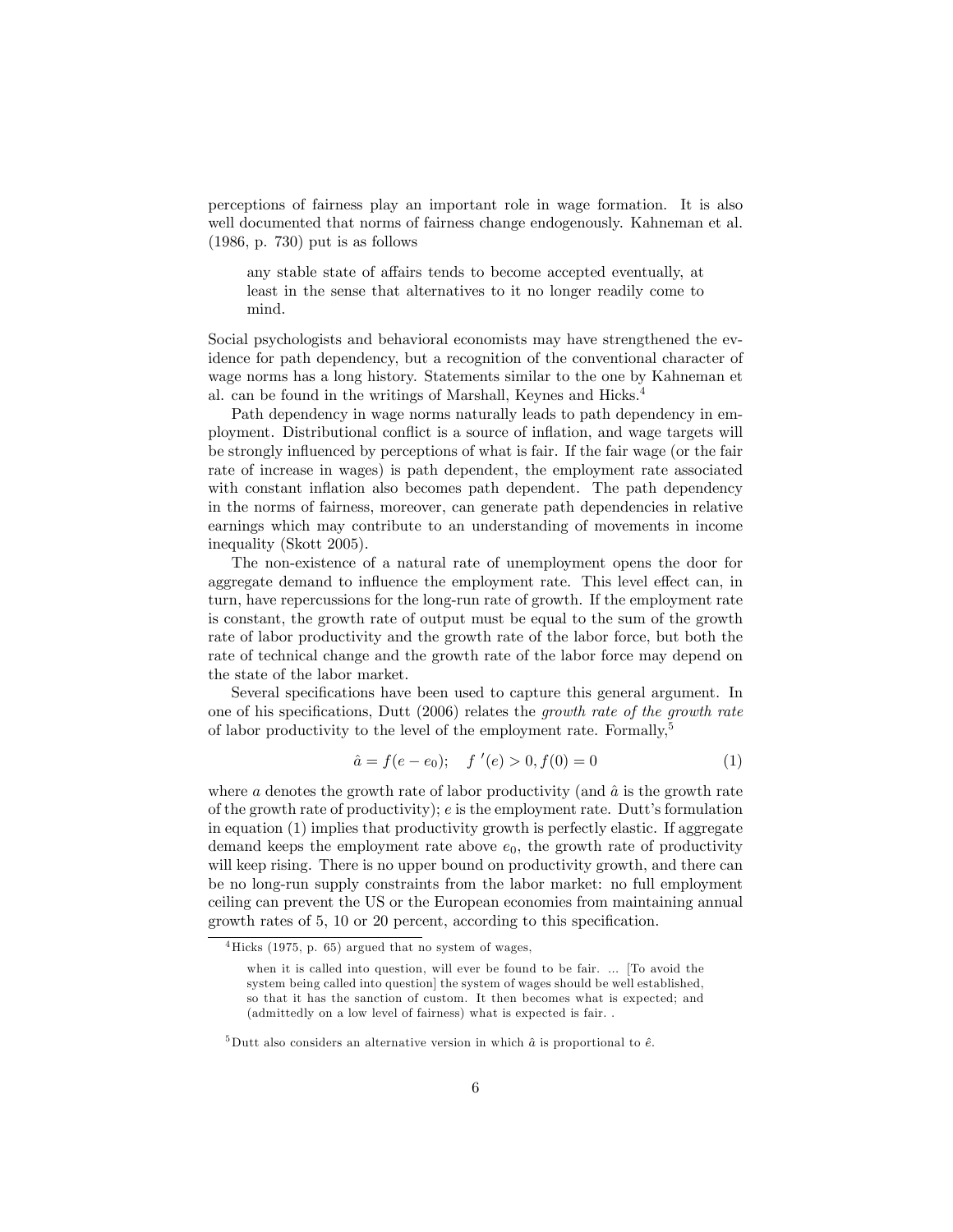A less extreme specification relates the growth rates of the labor supply and labor productivity to the employment rate (Flaschel and Skott 2006). Formally, we may have

$$
a + n = g(e); \qquad g' > 0 \tag{2}
$$

where  $a+n$  is the 'natural rate of growth', that is, the sum of productivity growth (a) and the growth rate of the labor force  $(n)$ . Like Dutt's formulation, equation  $(2)$  implies that aggregate-demand effects on the level of unemployment translate into aggregate-demand effects on the long-run rate of economic growth; the longrun growth rate becomes endogenous. But the implications are different.

The magnitude of the sensitivity of the natural rate of growth to changes in employment is critical. A perfectly elastic natural rate of growth  $-$  as in Dutt's specification  $\sim$  would justify a near-exclusive focus on aggregate demand as the driver of growth. By contrast, a small elasticity and an upper bound on  $a + n$ in Flaschel and Skott's specification makes it impossible to ignore interactions between aggregate demand and the labor market, despite the endogeneity of the natural growth rate.

Realistically, the sensitivity of the natural growth rate to variations in employment is likely to be small. Firms may have an enhanced incentive to invest in R&D and to search for labor-saving changes in production if the labor market is tight. But for economies that are already at or close to the technological frontier, the effect surely is limited. The endogeneity of the labor supply may show greater promise. High demand will pull new groups of workers into the labor force, and the potential growth rate of the labor supply through immigration may seem almost unlimited. Until, that is, one considers the political constraints.

According to Lavoie  $(2014, p. 360)$  it is a defining characteristic of Kaleckian models of economic growth and distribution that 'labor is assumed not to be a constraint'; Hein  $(2014, p. 181)$ , in a similar vein, suggests that in Kaleckian models 'the labor supply cannot generally be considered a constraint on growth'. These blanket rejections of the relevance of the labor market and supply constraints for the analysis of economic growth do not facilitate engagement with open-minded non-post-Keynesians. $6$  Disregarding this tactical consideration, a focus on aggregate demand can give highly misleading conclusions if in fact economic growth is determined by the interaction between different markets, including goods and labor markets. As a simple example, consider the effects of changes in income distribution on economic growth. A large post-Keynesian literature has debated whether economic growth is wage-led or profit-led. The question has typically been addressed by examining the effects of changes in income distribution on aggregate demand. In a mature economy, however, the growth effects of a change in distribution cannot be determined by looking only at aggregate demand; a goods market (aggregate demand) that is profit-

<sup>6</sup> To avoid misunderstanding, supply-side constraints have been discussed in the post-Keynesian literature; examples include Palley (2002) and Setterfield (2013). But the Kaleckian strand of the literature has had tendency to dismiss the constraints, and overall the constraints have been given insufficient attantion, in my view.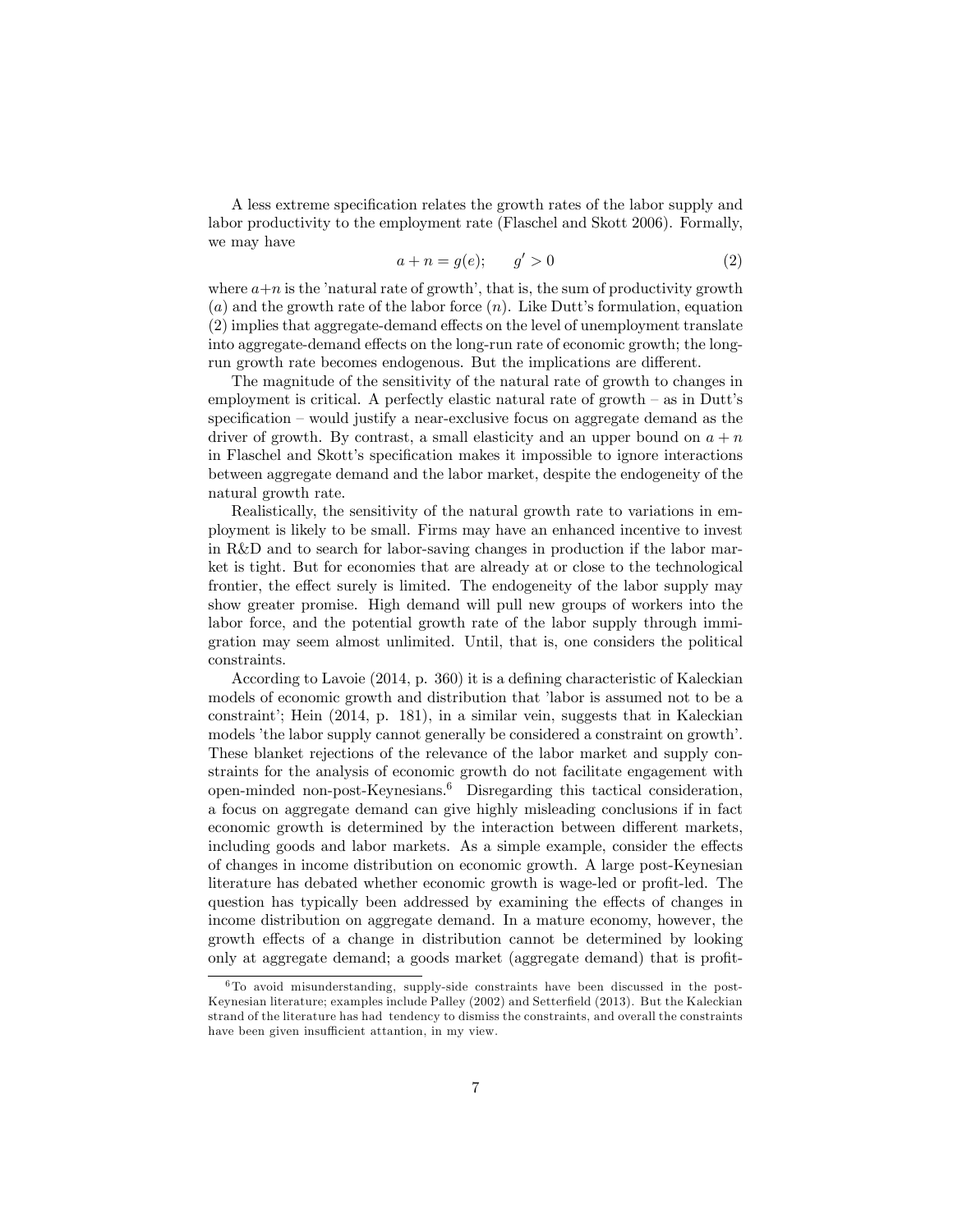led may be associated with a wage-led economy in a mature economy (Skott 2017a). Analogously, the overall effects on economic growth of the changes in financial behavior that have been associated with 'financialization' depend on the specification of the full model, including the assumptions that are being made about both the labor market and the determination of investment (Skott and Ryoo 2008).

Macroeconomics is about interactions across markets, about general (as opposed to partial) equilibrium. As noted by Keynes ([1936] 1973, p. xxxii),

important mistakes have been made through extending to the system as a whole conclusions which have been correctly arrived at in respect of a part of it taken in isolation.

Keynes was commenting on pre-Keynesian theories that looked at the labor market in isolation and assumed that a decrease in money wages will reduce the real wage and eliminate unemployment. Methodologically, however, a focus on goods markets in isolation raises similar issues.

Mainstream theory ignores aggregate demand in the long run. The focus is exclusively on the determination of aggregate supply (which may be endogenous, as in the myriad of endogenous growth models). Aggregate demand, it is assumed, will adjust to the supply side. Many post-Keynesian growth models have taken a completely opposite position. The labor market is ignored, and it is assumed that supply adjusts to a trajectory of demand that is itself exogenous with respect to the supply side. Neither of these extreme positions is plausible.

#### 4 Product markets and Harrodian instability

The third example concerns the long-running debate in post-Keynesian economics on utilization rates and the stability of the steady growth path. Kaleckian' models assume that a sustained increase in the utilization rate of capital will affect saving more strongly than investment. This long-run version of a short-run Keynesian stability condition is rejected by the 'Harrodian' side.

The long run has no independent existence; it is just a sequence of short runs. This oft-repeated statement is correct but does not imply that the assumptions underlying a short-run analysis can be extended to the long run, as in the benchmark Kaleckian models. An increase in the utilization rate may have small immediate effects on the rate of accumulation but large cumulative effects. The benchmark Harrodian model captures a stylized version of this possibility: it assumes that the accumulation rate is predetermined in the short run but changes in response to deviations of the actual utilization from the desired rate.

My reading of the empirical evidence is that it supports the Harrodian side. The accumulation rate is not perfectly elastic in the long run, but a sustained increase in the utilization rate has a powerful cumulative effect on investment, much more powerful than its cumulative effect on saving.<sup>7</sup> This finding violates the extension of the Keynesian stability condition to the long run.

<sup>7</sup>Proponents of the Kaleckian model sometimes seem unaware that their own econometric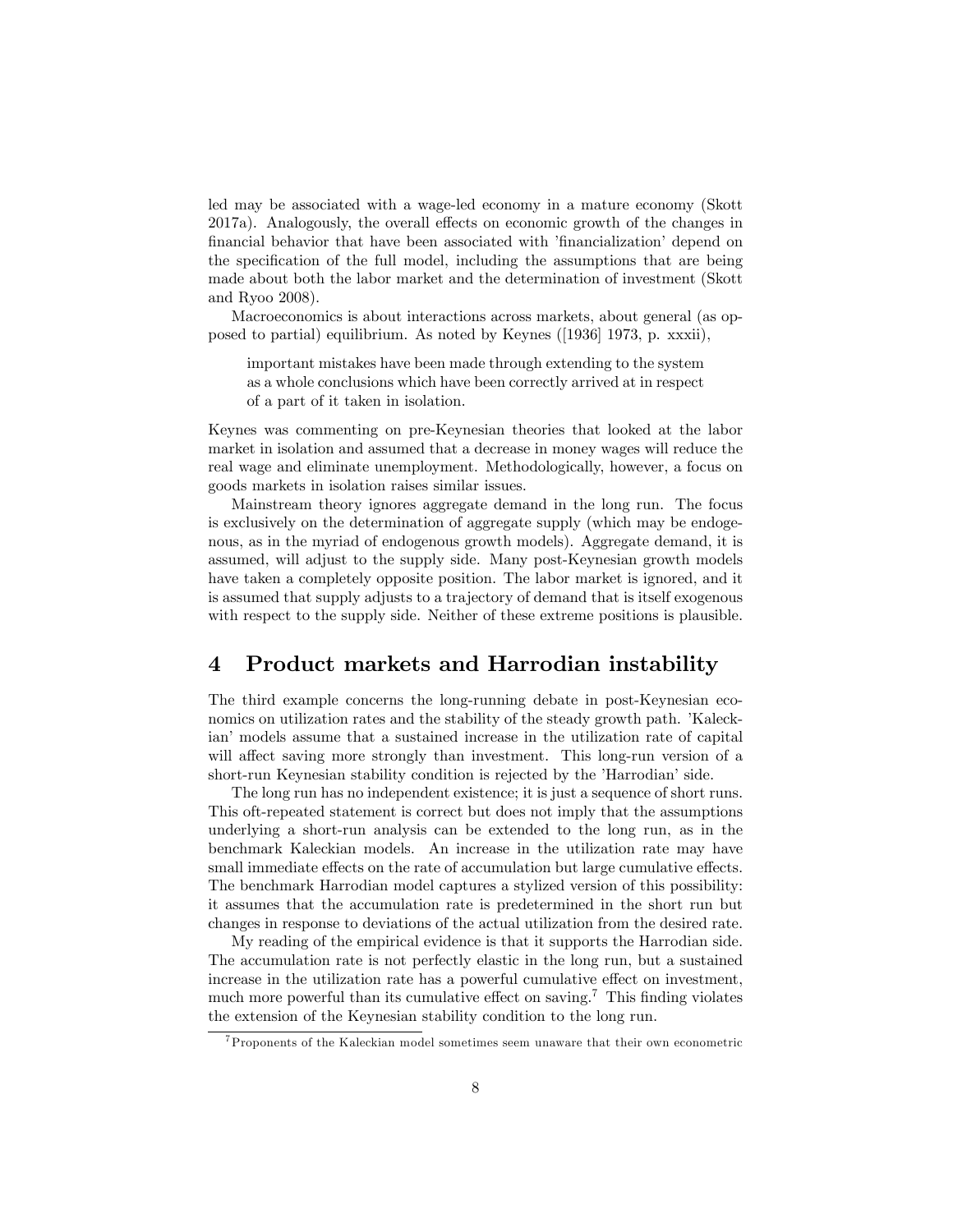Investment functions are notoriously difficult to estimate, but strong behavioral arguments also support Harrodian conclusions. Why would a firm keep expanding its capital stock at a constant rate if it had large amounts of unwanted excess capital capacity? Granted, we live a world of fundamental uncertainty and firms cannot maximize profits in a precise sense. The 'optimal' degree of utilization may not, therefore, be well-defined. There may be range of  $i$  acceptable utilization rates<sup> $\lambda$ </sup>, as suggested by Dutt (1990) and Setterfield (2017), among others. It is also perfectly possible that there is path dependency in the perceived value of the optimal utilization rate (Lavoie 1995, Dutt 1997, Schoder 2012, Nikiforos 2016). But the plausible range of acceptable utilization rates, taking into account path dependencies, surely is narrow. Firms that considered 75 percent utilization optimal will not, following a 2-percentage point increase in the saving rate, start believing that 50 percent is an optimal utilization rate. Yet, this order of magnitude in the adjustment of the desired utilization rate is implied by the Kaleckian models (Skott 2012).<sup>8</sup>

The question is not whether there is a unique, well-defined desired utilization rate at which accumulation becomes perfectly elastic. Harrodian instability does not require a vertical long-run accumulation function. The accumulation function may have relatively flat segments in a range of acceptable utilization rates. There may also be path dependencies. The key question is about magnitudes. In this respect there is a close affinity with the discussion of endogeneities in the natural rate of growth. In my view, neither evidence nor behavioral plausibility supports the assumptions that have become common in post-Keynesian growth models. The natural rate of growth is relatively insensitive to changes in employment; the medium and long run accumulation rate is relatively sensitive to sustained changes in the rate of capacity utilization.

A Harrodian instability argument is not the end of the analysis, but the beginning. Income and employment fluctuate, and at times the fluctuations develop into severe, prolonged recessions. A narrow analysis of the goods market provides no explanation for the turning points; following a negative shock, nothing seemingly prevents a cumulative downturn. But stabilizing mechanisms can be found by looking at interactions across the main markets. Not all macroeconomic models need to include goods, labor and financial markets explicitly – the detailed specification of a model should depend on the particular question that the model is designed to illuminate. In an analysis of Harrodian insta-

8Let

$$
\frac{S}{K} = s\sigma u
$$

$$
\frac{I}{K} = a + bu
$$

where  $\sigma$  is the output capital ratio at full utilization, u is the utilization rate, and where  $s\sigma > b$  (the stability condition). The average saving rate s is about 20% in the OECD, and if  $\sigma = 0.5$ , we must have  $b < 0.1$ . If, say,  $b = 0.08$  and  $a = 0.015$ , the equilibrium solution for utilization is  $u = 0.75$  when  $s = 0.2$  and 0.5 when  $s = 0.22$ .

results reject the extension of the Keynesian stability condition to the long run (Skott 2012, 2017a).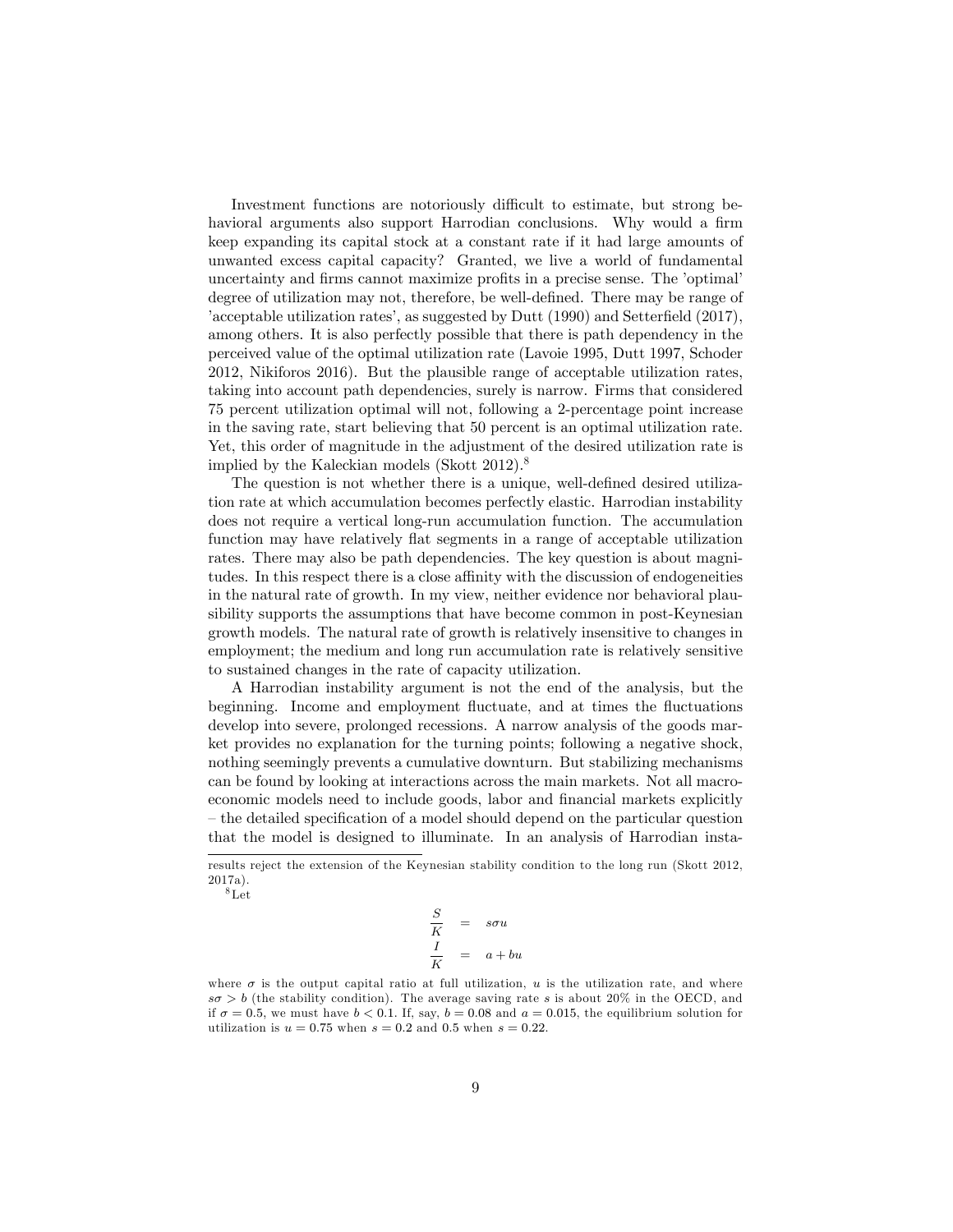bility, however, the interaction between the goods and labor markets becomes essential.

An increase in aggregate demand raises the employment rate, and this increase in employment generates feedback effects to other variables, including aggregate demand. High employment  $-$  a small reserve army of labor  $-$  undermines discipline in the factories (Kalecki [1943] 1971, p. 141), and one would expect this deterioration of the business climate to put a damper on firms' investment decisions as well as on their willingness to expand output and employment; Skott and Zipperer  $(2012)$  find support for this expectation.<sup>9</sup> Another set of effects relate to wage setting and inflation. Wage bargaining does not set the real wage, but nominal wage formation is influenced by the state of the labor market. Inflation and the emergence of supply constraints in turn affect monetary and fiscal policy. Central banks move to raise interest rates, automatic fiscal stabilizers kick in when employment increases, and discretionary fiscal policy may follow, especially if the movements in the employment rate are large and sustained.

The local instability of the steady growth path allows one to tell an integrated story of endogenous business cycles with bounded áuctuations in the unemployment rate. The Harrodian mechanism generates local instability; the interaction of the goods market with labor markets and economic policy turns the instability into bounded fluctuations (Skott 1989, 2015, von Arnim and Barrales 2015). The interactions between goods and labor markets also align the average growth rate and the 'natural rate of growth' to each other; as argued above, the natural growth rate may be endogenous and influenced by aggregate demand.

A recent literature recognizes the potential Harrodian instability but offers a different route to stabilization: autonomous demand may stabilize the economy.10 Consumption by capitalists, residential investment, and exports are seen as the main private-sector candidates for autonomous demand. These components of aggregate demand can, it is suggested, be taken as exogenous: they evolve independently of past, current and expected future movements in output.

Assuming that autonomous demand grows at a constant rate, the growth rate of the economy as a whole may in some circumstances get pulled towards that same rate. But this stabilization argument faces an obvious empirical challenge: the private-sector components of demand that have been singled out as potentially autonomous are much more volatile than aggregate output, and it is hard to see how they could serve as a stabilizing force.<sup>11</sup> At the very

<sup>9</sup>High employment is correlated with high aggregate demand. Employment rates, however, are not perfectly correlated with utilization rates, and the positive partial effect on investment of a rise in utilization (holding constant the employment rate) is perfectly consistent with a negative partial effect of employment (holding constant the utilization rate). Capital utilization rates should not be used as a measure of the state of the labor market.

<sup>&</sup>lt;sup>10</sup> The contributions include Serrano and Freitas  $(2015)$ , Cesaratto  $(2015)$ , Allain  $(2015)$  and Lavoie (2016); Skott (2017b, 2018a) and Nikiforos (2018) present critiques.

 $11$  Stabilization via exports raises additional questions. How can exports stabilize the world economy? What stabilizes the foreign incomes that supposedly stabilizes the home countryís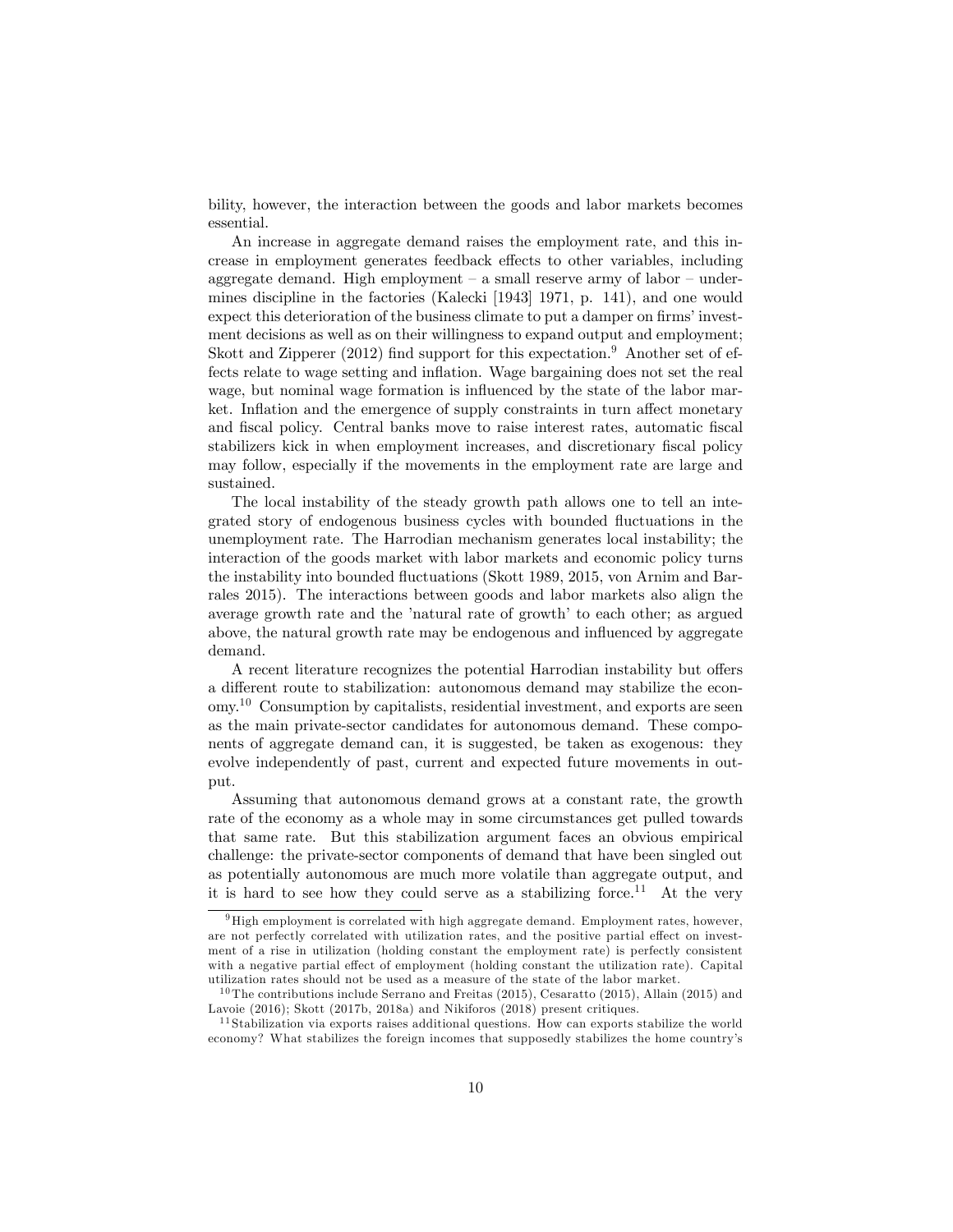least there is a strong disconnect between the theoretical models that have been proposed and the evidence: the models assume that autonomous demand grows at a constant rate.

Government spending arguably could be seen as exogenous. But it would seem peculiar for Keynesians to advocate a constant-growth rule for government consumption. As a descriptive proposition, moreover, the government sector acts as a stabilizer through automatic Öscal stabilizers as well as discretionary policy. Both prescriptively and descriptively a 'functional finance' perspective on Öscal policy would seem more fruitful than theories that negate any link between the state of the economy and government policy.

Fiebiger and Lavoie (2018) appear to abandon the concern with instability and the stabilizing effect of autonomous demand. Instead, they see both cycles and long-run growth as being driven by autonomous demand, singling out residential investment as the most important component of autonomous demand. Treating residential investment as exogenous, however, áies in the face of both evidence and theory. The housing market and residential investment react strongly to movements in interest rates, and movements in interest rates react strongly to output and employment. The fact that residential investment - like other components of demand - can be subject to exogenous shocks does not imply that the entire trajectory of residential investment should be viewed as exogenous. We can and should do better. Residential investment is carried out by goal oriented decision makers; the behavior of builders and households – and the financial constraints that they face  $-\text{ can be analyzed}$ . There is a large endogenous element.

The current popularity of models that emphasize autonomous demand as a driver of economic growth appears to be based on a perception that somehow these models are particularly *Keynesian*<sup>2</sup>: the models make investment "in both the long run and the short run, independent of the savings that would be forthcoming from the normal utilisation of productive capacity" (Cesaratto 2015, p. 154). This argument is puzzling. Keynes did not ignore the supply side, and disregarding exegetical issues, why would one insist that changes in the rate of saving can have no effects on current or future investment? Do saving rates not influence aggregate demand and the utilization rate? And do firms not react to changes in capacity utilization?

The claim for the unique status of autonomous demand even seems internally inconsistent: how can it be 'Keynesian' to have growth be driven by how much households choose to consume out of any given income but 'un-Keynesian' to have growth driven by how much households choose to save out of any given income? Consider a simple consumption function

$$
C = a + bY
$$

If stories that link the trajectories of investment and output to exogenous movements in a (autonomous demand) are truly Keynesian, why is it not Keynesian to link trajectories of investment and output to exogenous movements in b?

exports?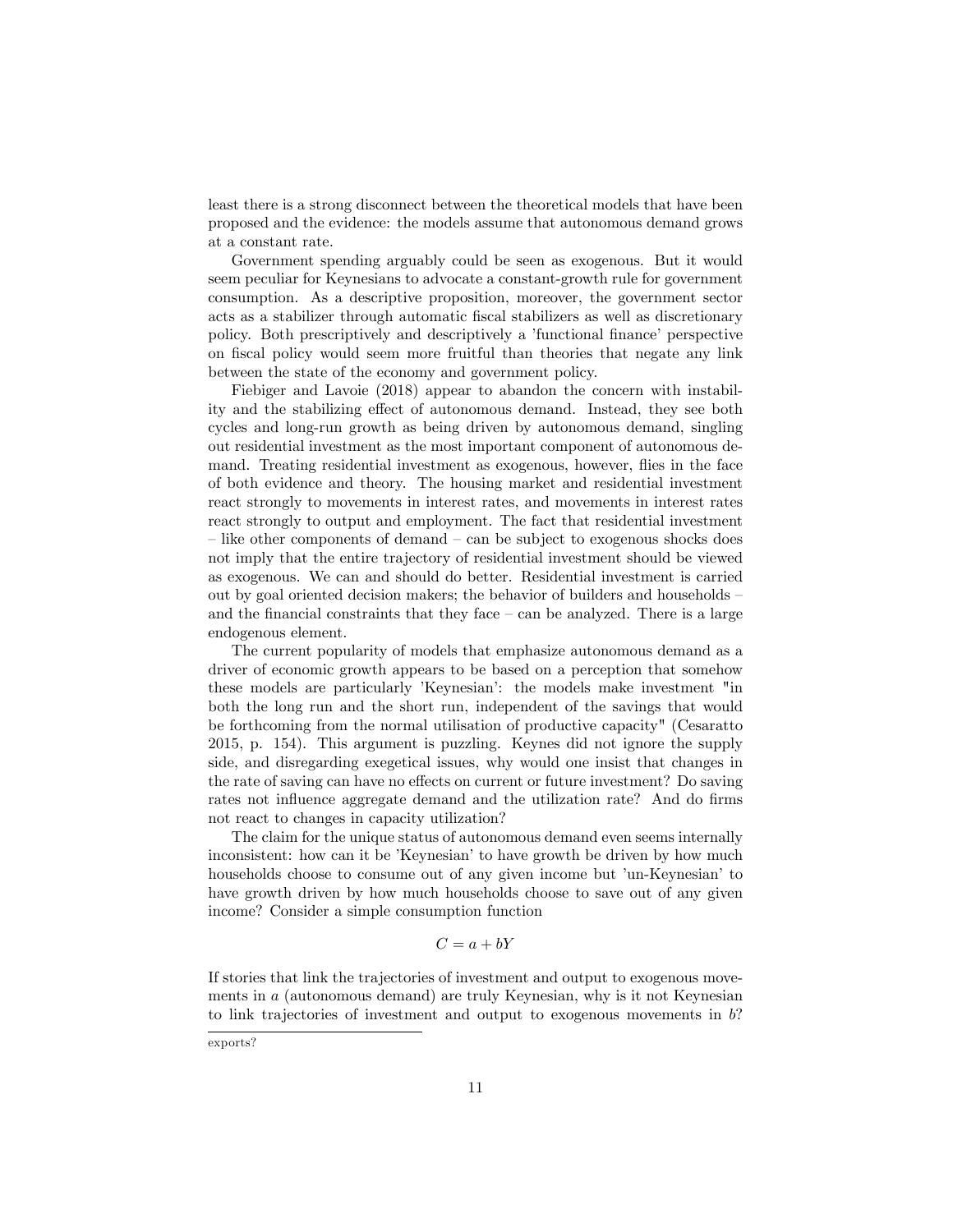Changes in and  $a$  and  $b$  both affect the average saving rate for any given level of income.

Autonomous demand can be used to stabilize a Harrodian economy and ensure that utilization converges asymptotically to the desired rate precisely because the trajectory of autonomous demand generates changes in the average saving rate associated with any given level of income. Moreover, an increase in the growth rate of autonomous demand leads to an increase in the steady-growth value of the saving rate, and the model implies that in steady growth the level of investment will be equal to the level of saving that would be forthcoming from the normal utilization of capital. The hallmark of the autonomous-demand story is not the independence of investment from saving, but the lack of behavioral explanations for the key assumptions about changes in saving.

Serrano and Freitas (2015) make a slightly broader appeal, suggesting that autonomous demand represents a "true heterodox alternative" because it allows for a "reconciliation of demand-led growth, exogenous distribution and a tendency to normal degree of capacity utilization" (p. 17). This argument is related to Lavoie's (2016) claims that "the paradox of thrift or the paradox of costs can be preserved ... by taking into account an autonomous growth component" (p. 195). One should be uncomfortable, I think, with arguments that justify assumptions by their ability to deliver desired conclusions. But the argument is strange for another reason: one does not need autonomous demand in order to get Keynesian conclusions. Harrodian models with feedback effects from the labor market are perfectly consistent with Keynesian conclusions.

Using a fix-price model with an exogenous profit share,  $(i)$  an increase in the average saving rate may reduce both the employment rate and the long-run rate of growth, (ii) an increase in animal spirits may boost both the employment rate and the long-run rate of growth, and (iii) an increase in the profit share may lead to a decline in employment and the rate of growth (Skott 2015, Skott 2018b).<sup>12</sup> The treatment of the profit share as exogenous is questionable, however, and notions of wage-led or profit-led economic growth cease to be well-defined if the profit share is itself endogenous: the reduced-form correlation of the profit share with other variables will, in general, depend of the nature of the underlying exogenous shocks (Skott 2017a). With this caveat, similar *Keynesian results* can be obtained using a range of other models with Harrodian instability and stabilizing feedback effects from the labor market to wages, prices, investment and economic policy.13

Formal models of endogenous cycles typically do not include stochastic shocks, and autonomous shocks clearly do occur. A new government, for instance, may raise military spending for reasons that are completely unrelated to the state of

 $12$ Fiebiger and Lavoie (2017) claim that the introduction of a labor market makes for 'a supply-side explanation of growth and cyles'. This claim would have some validity if directed against the original Goodwin model. As a critique of my integration of Keynesian and Marxian elements, the claim is harder to understand. Aggregate demand plays a key role in the determination of the cyclical pattern, the average rate of employment over time, and the long-run rate of growth. Is that a supply-side explanation of growth and cycles?

 $13$  Fazzari et al. (2013) present an intermediate model that combines supply constraints from the labor market with autonomous demand.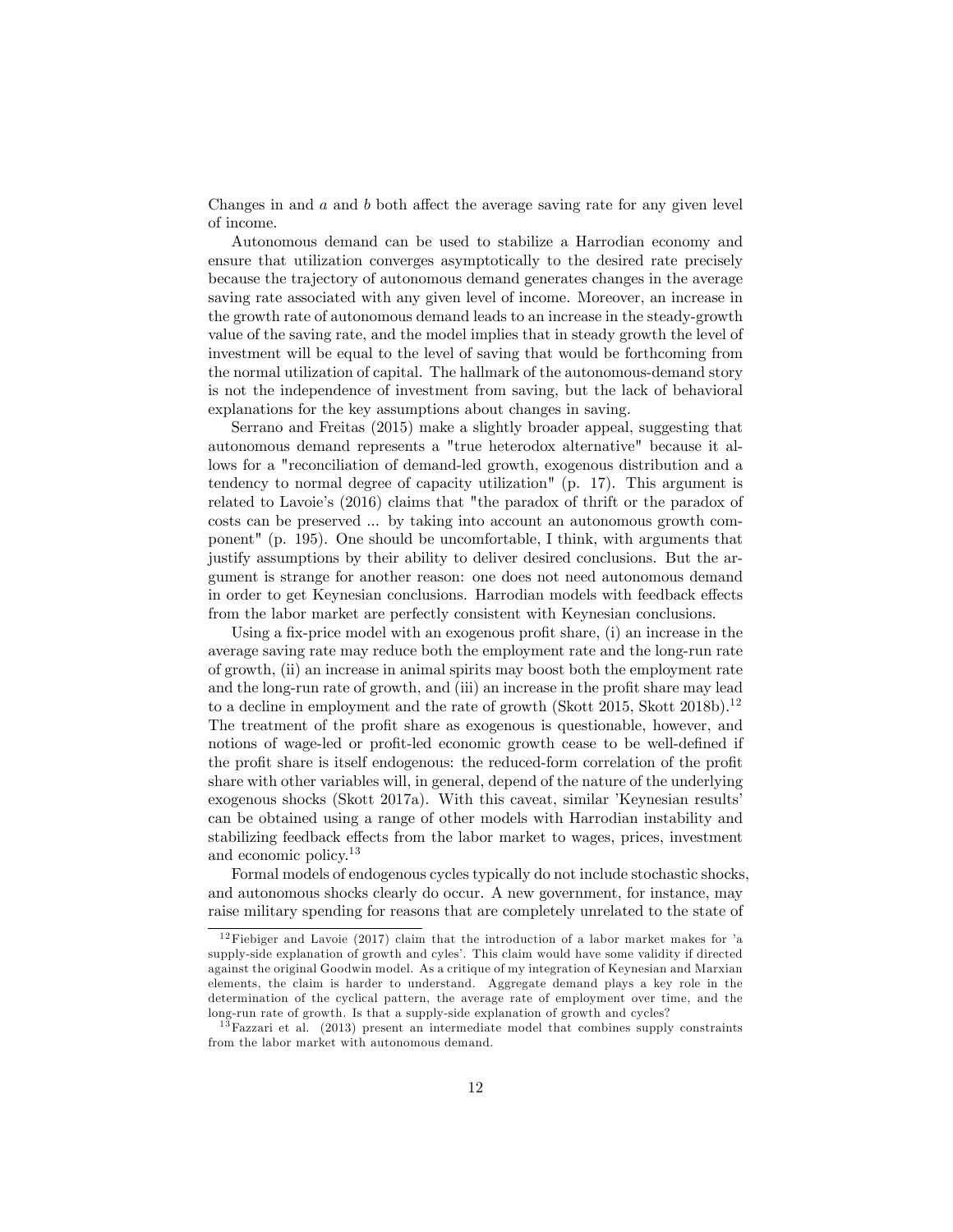the economy. Animal spirits, consumer confidence, or the prevalence of credit constraints can also be subject to shocks. There is nothing new in this. Traditional Keynesian models have always been used to analyze demand shocks of this kind. Shocks to government consumption are also an integral part of mainstream DSGE models for that matter. Exogenous shocks will add irregularity to the fluctuations in non-stochastic models of endogenous cycles. They do not justify treating entire trajectories of demand as exogenous.

#### 5 Conclusion

Open minded mainstream macroeconomists recognize that current DSGE represent 'badly flawed descriptions of reality' but maintain that 'starting from explicit microfoundations is clearly essential' (Blanchard 2016).

The implied methodological commitment to the Lucas revolution must be rejected. The macroeconomic mainstream conflates goal orientation with a highly restrictive version of optimization, and compounds the problem by ignoring interactions across markets and between distinct economic decision makers. Microeconomic behavior, moreover, takes place within an institutional structure that is intrinsically ímacroí; the structure of a corporate economy, for instance, has implications for the determination of the average saving rate, as argued in section 2.

A rejection of the DSGE paradigm should not, however, lead one to reject goal oriented behavior and the need for microeconomic analysis. Goal orientation does not exclude deviations from ëhomo economicusí. Households and workers have cognitive limitations and are influenced by habits and social norms. The conventional element in notions of fairness provides an illustration that goal orientation does not exclude path dependency.

Strict optimization is impossible in a world of uncertainty, but goal orientation still has bite, especially on the firm side; the Kaleckian investment function is behaviorally unconvincing. This argument may be increasingly recognized, but the attempt to address Harrodian instability by an appeal to autonomous demand is also unconvincing. Residential investment does not grow at a rate that is exogenous and constant. It is carried out by goal oriented decision makers who are influenced by movements in income and interest rates.

The interaction across markets (and between markets and economic policy) provides a solution to the Harrodian puzzle. Mainstream analysis of the medium and long run errs by ignoring the role of aggregate demand, but that is no reason for post-Keynesians to move to the opposite extreme and reject the relevance of the labor market and the supply side for economic growth. Aggregate demand in one of the determinants of long-run growth, but it is not the only one.

The development of post-Keynesian theory in this behavioral and structuralist direction may require models that are more complex than the baseline post-Keynesian models of the goods market Complexity is not a virtue in itself, but neither is oversimplification. In a (possibly apocryphal) quote Einstein put it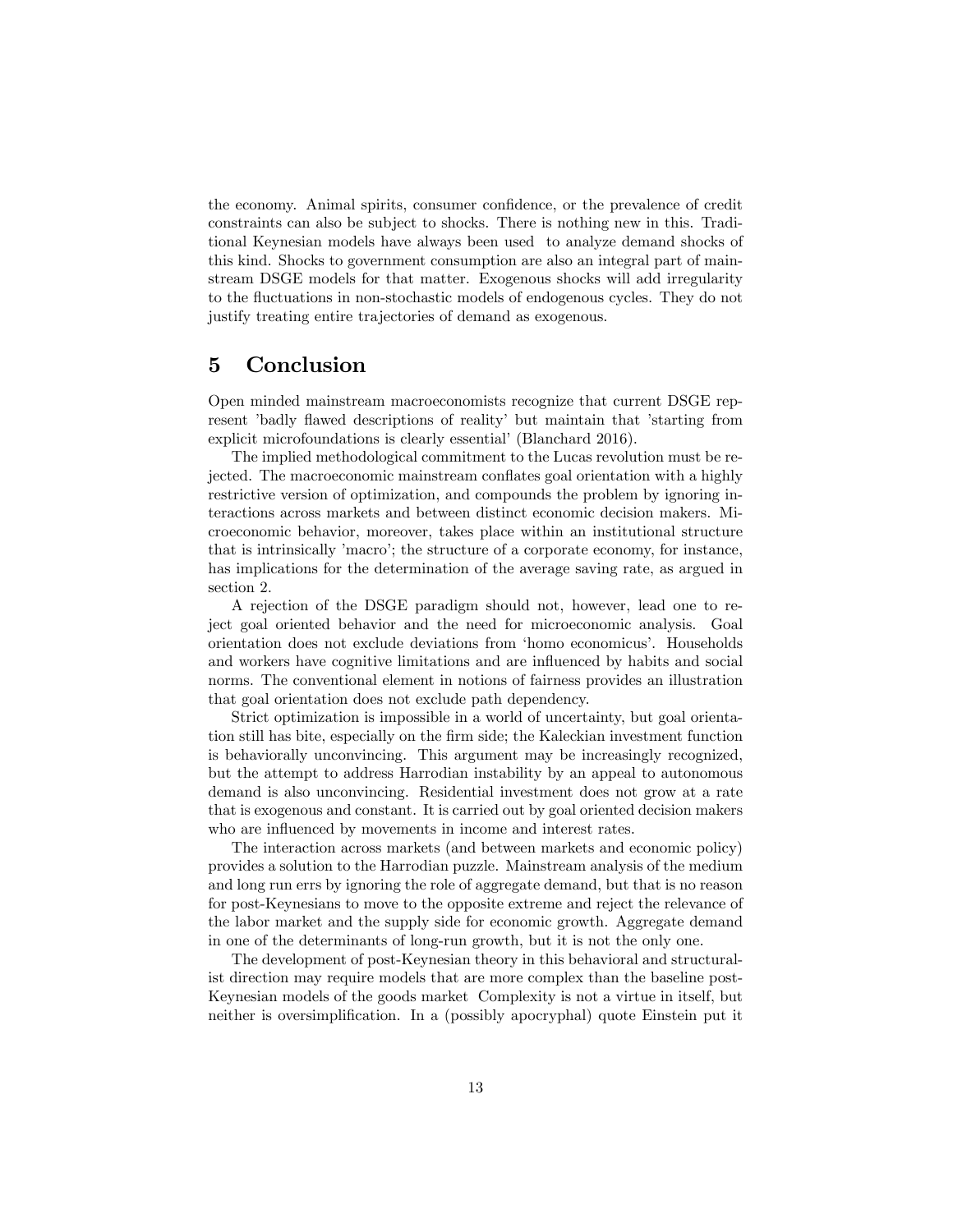succinctly, 'everything should be made as simple as possible, but no simpler'.<sup>14</sup>

#### References

- [1] Allain, O. (2015) Tackling the instability of growth: a Kaleckian-Harrodian model with an autonomous expenditure component,' Cambridge Journal of Economics, 39  $(5)$ , 1351–1371.
- [2] Bernanke, B., Gertler, M., and Gilchrist, S. (1999) 'The Financial Accelerator in a Quantitative Business Cycle Framework', in Taylor, J.B. and Woodford, M. (eds.) Handbook of Macroeconomics. New York: North-Holland Elsevier Science, 1341-1393..
- [3] Blanchard, O. (2016) 'Do DSGE Models Have a Future?'. PB16-11, Peterson Institute for International Economics.
- [4] Cesaratto, S. (2015) 'Neo-Kaleckian and Sraffian controversies on the theory of accumulationí, Review of Political Economy, 27(2), 154-182.
- [5] Chick, V. (2003) 'On open systems', *Brazilian Journal of Political Econ*omy, 24(1), 3-16.
- [6] Davis, L. (2018) íFinancialization and the non-Önancial corporation: An investigation of firm-level investment behavior in the United States', Metroe $conomica, 69(1), 270-307.$
- [7] DeLong, B. and Summers, L. (2012) 'Fiscal Policy in a Depressed Economyí, Brookings Papers on Economic Activity, Spring, 233-290.
- [8] Dow, S. (2002) Economic methodology, Oxford: Oxford University Press.
- [9] Dutt, A.K. (1990) Growth, distribution and uneven development, Cambridge: Cambridge University Press.
- [10] Dutt, A.K. (1997) íEquilibrium, path dependence and hysteresis in post-Keynesian models', in Arestis, P., Palma, G., Sawyer, M. (eds) Capital Controversy, Post-Keynesian Economics and the History of Economic Thought: Essays in Honour of Geoff Harcourt. Routledge, London, 238-253.
- [11] Dutt, A.K. (2006) íAggregate demand, aggregate supply and economic growth', International Review of Applied Economics, 20(3), 319-336.
- [12] Fazzari, S.M., Ferri, P, Greenberg, E. and Variato A.M. (2013) 'Aggregate demand, instability and growth', Review of Keynesian Economics, vol.  $1(1)$ , 1-21.

<sup>&</sup>lt;sup>14</sup> The attribution of the precise wording to Einstein is questionable; see https://quoteinvestigator.com/2011/05/13/einstein-simple/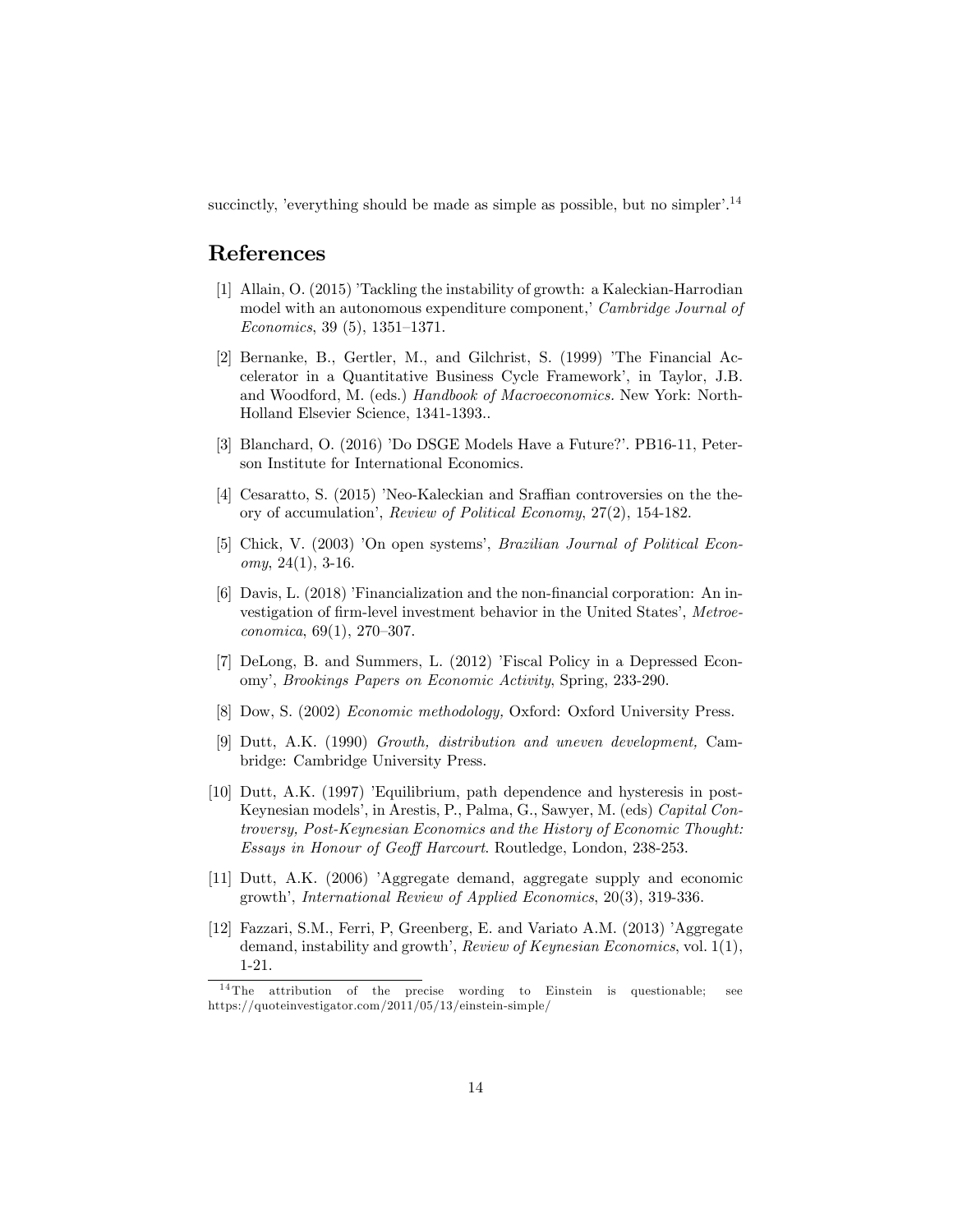- [13] Fiebiger, B. and Lavoie, M. (2018) Trend and business cycles with external markets: non-capacity generating semi-autonomous expenditures and effective demand', *Metroeconomica*, forthcoming, DOI: 10.1111/meca.12192
- [14] Flaschel, P. and Skott, P. (2006) 'Steindlian models of growth and stagnation', *Metroeconomica*, 57 $(3)$ , 303-338.
- [15] Gali, J. (2016) Monetary policy, inflation and the business cycle, 2nd edition. Princeton: Princeton University Press.
- [16] Hein, E. (2014) Distribution and growth after Keynes, Cheltenham: Elgar.
- [17] Hicks, J. (1975) The crisis in Keynesian economics. Oxford: Blackwell.
- [18] Howell, D.R., Baker, D., Glyn, A. and Schmitt, J. (2007) 'Are Protective Labor Market Institutions at the Root of Unemployment? A Critical Review of the Evidence', *Capitalism and Society*, 2(1), article 1, 1-71.
- [19] ILO (2017) 'World Employment and Social Outlook: Trends 2017'. International Labour Office – Geneva: ILO,  $2017$
- [20] Jespersen, J. (2009) Macroeconomic Methodology, Cheltenham: Elgar.
- [21] Kahneman, D. Knetsch, J.L., Thaler, R., 1986. *Fairness* as a constraint on profit seeking: entitlements in the market', American Economic Review 76, 728-741.
- [22] Kalecki, M  $($ [1943] 1971) 'Political aspects of full employment', in Selected essays on the dynamics of the capitalist economy, Cambridge: Cambridge University Press, 1971.
- [23] Kaldor, N. (1966) 'Marginal productivity and the macroeconomic theories of distributioní, Review of Economic Studies , 33, 309-319.
- [24] Keynes, J.M. ([1936] 1973) The general theory of employment, interest and money, in The Collected Writings of John Maynard Keynes, Macmillan for the Royal Economic Society.
- [25] Lavoie, M. (1995) ëThe Kaleckian model of growth and distribution and its neo-Ricardian and neo-Marxian critiques', Cambridge Journal of Economics, 19, 789-818.
- [26] Lavoie, M. (2014) Post-Keynesian economics: New foundations, Cheltenham: Elgar.
- [27] Lavoie, M. (2016) íConvergence towards the normal rate of capacity utilization in neo-Kaleckian models: the role of non-capacity generating autonomous expenditures', Metroeconomica,  $67(1)$ , 172-201.
- [28] Linde, Smets and Wouters (2016) 'Challenges for central banks' macro models., Sveriges Riksbanks Research Paper Series 147.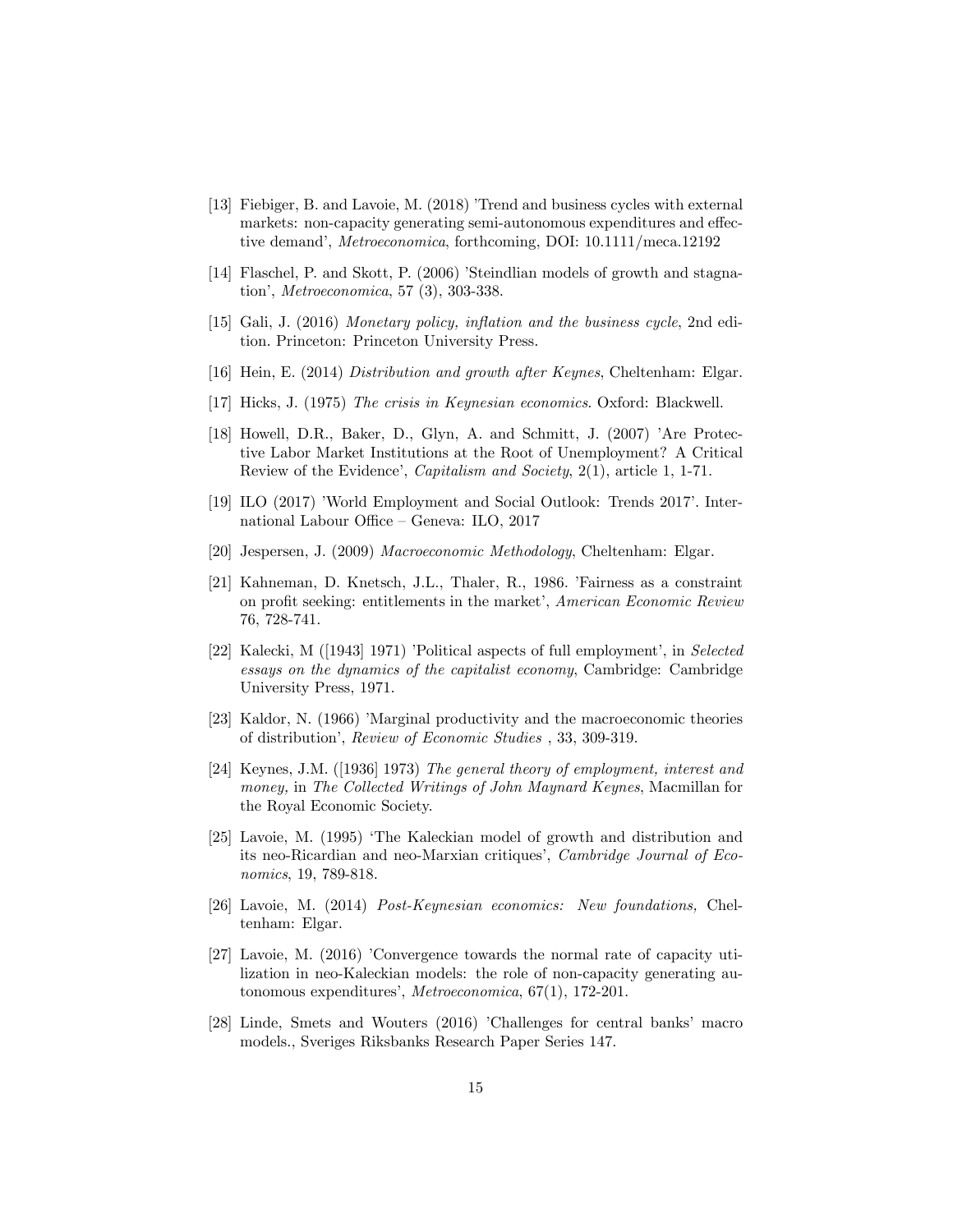- [29] Nikiforos, M.  $(2016)$  'On the 'utilisation controversy': a theoretical and empirical discussion of the Kaleckian model of growth and distribution', Cambridge Journal of Economics,  $40, 437-467$ .
- [30] Nikiforos, M. (2018) 'Some comments on the Sraffian supermultiplier'. Mimeo.
- [31] Palley, T. (2002): 'Pitfalls in the theory of growth: an application to the balance-of-payments-constrained growth model', in Setterfield, M. (ed.) The economics of demand-led growth. Cheltenham: Elgar, 115-128.
- [32] Pasinetti (1962) 'Rate of profit and income distribution in relation to the rate of economic growth', Review of Economic Studies, 29, 267-279.
- [33] Schoder, C. (2012) íHysteresis In The Kaleckian Growth Model: A Bayesian Analysis For The Us Manufacturing Sector From 1984 To 2007í, Metroeconomica, 63(3), 542-568.
- [34] Serrano, F., Freitas, F. (2015) The Sraffian supermultiplier as an alternative closure to heterodox growth theory', Instituto de Economia, Federal University of Rio de Janeiro.
- [35] Setterfield, M. (2013) *Exploring the supply side of Kaldorian growth mod*els', Review of Keynesian Economics,  $1(1)$ ,  $22-36$ .
- [36] Setterfield, M. (2017) *Long-run variation* in capacity utilization in the presence of a fixed normal rate<sup> $\cdot$ </sup>. NSSR wp 04/2017.
- [37] Skott, P. (1981) 'On the 'Kaldorian Saving Function', Kyklos, 34, 563-81.
- [38] Skott, P. (1989) Conflict and Effective Demand in Economic Growth, Cambridge: Cambridge University Press.
- [39] Skott, P. (2005) íFairness as a Source of Hysteresis in Employment and Relative Wages', Journal of Economic Behavior and Organization, 57, 305-331.
- [40] Skott, P. (2012) íTheoretical and empirical shortcomings of the Kaleckian investment function', *Metroeconomica*,  $63$  (1), 109–138.
- [41] Skott, P. (2015) *Growth cycles and price flexibility', Review of Keynesian* Economics, 3(3), 374-386.
- [42] Skott, P. (2017a) 'Weaknesses of 'wage-led growth', Review of Keynesian  $Economics, 5(3), 336-359.$
- [43] Skott, P. (2017b): 'Autonomous Demand and the Harrodian Criticisms of the Kaleckian Model'. *Metroeconomica*, 68(1), 185-193.
- [44] Skott, P. (2018a) 'Autonomous demand, instability and the supply side', Metroeconomica, DOI: 10.1111/meca.12181, forthcoming.